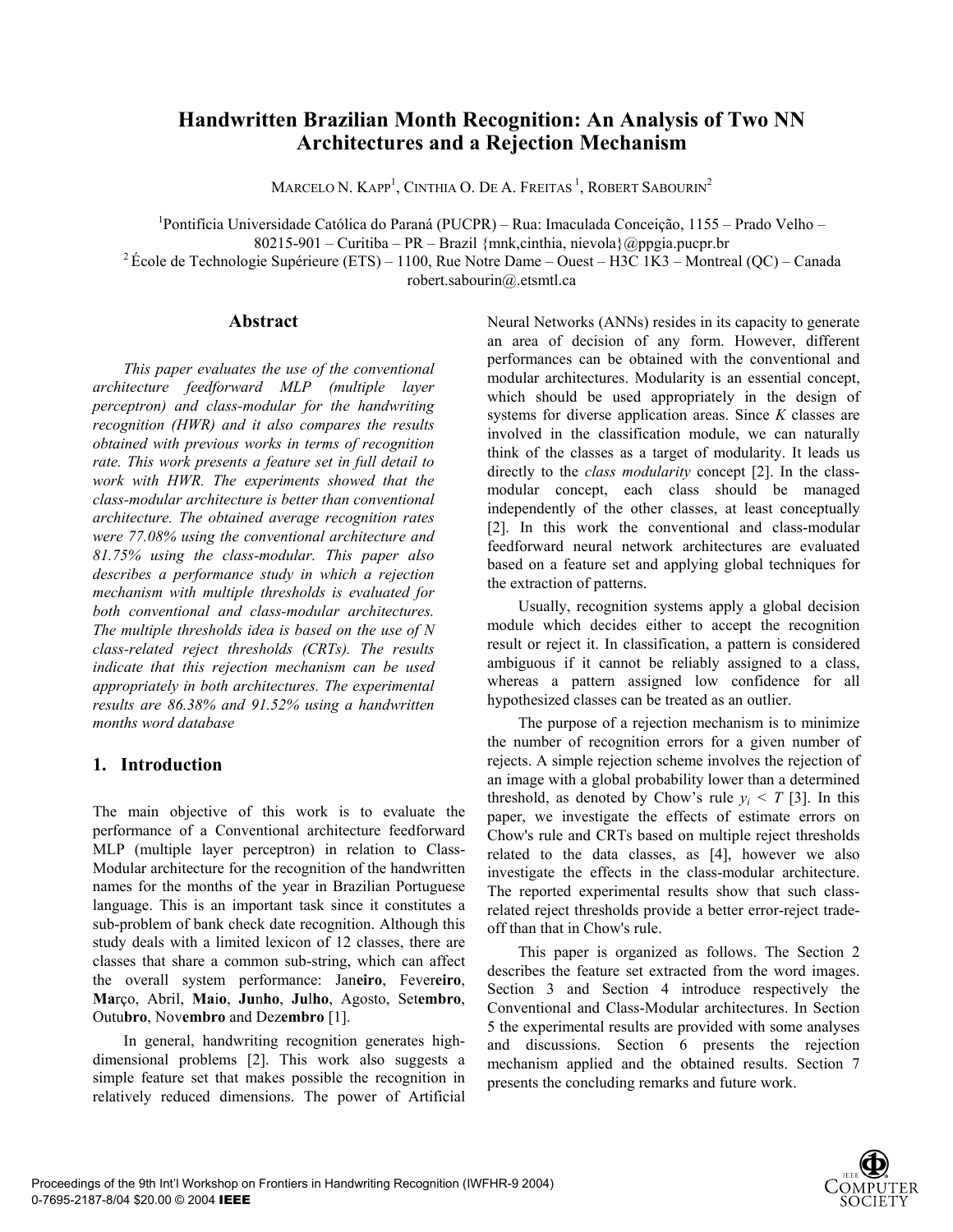## **2. Features Extraction**

The most of the pattern recognition studies and more specifically of the handwritten one have as one of its relevant points the feature set selection which must represent and discriminate the different found shapes.

In this work, perceptual features [5] and characteristics based on concavities / convexities and another, were explored for the recognition of handwritten names of the months of the year in Brazilian Portuguese language. Basically, they are numbers of occurrences of such features. However, only these discrete primitives do not make the recognition system more robust [6]. Therefore, it was added to the features set a zoning mechanism during the extraction of the primitives.

The zoning is used only in two areas separated by the center of gravity of the word: *left-area* and *right-area*, as shown in Figure 1. It was chosen because in each midfield the occurrence of some features gives more useful information for the pattern classifier.

The ascending and descending zones are computed taking into account the Upper (UL) and Lower (LL) lines. UL and LL are based on maximum horizontal projection histogram of black-white transitions, establishing the central line (CL), as presented in Figure 2.



**Figure 1:** Example of zoning mechanism and areas detection

The feature set can be described as following:

- Number of loops on the *left/right-areas* (NLL=2) and NLR=3), Figure 1;
- Number of concave semicircles on the *left/rightareas* (NSCVL=3 and NSCVR=5), Figure 3-a;
- Number of convex semicircles on *left/right-areas* (NSCXL=3 and NSCXR=3), Figure 3-b. The concavities and convexities are only extracted in the tuned words. The concave and convex points are obtained by mathematical morphology;
- Number of crossing-points on the *left/right-areas* (NCPL=1 and NCPR=1), Figure 3-c;
- Number of branch-points on the *left/right-areas* (NBPL=3 and NBPR=6), Figure 3-d;
- Number of end-points on the *left/right-areas* (NEPL=3 and NEPR=1), Figure 3-e;
- Number of crossings between the stroke and the horizontal axis (NCH), Figure 3-f;
- Number of ascenders on the *left/right-areas*  $(NAL=0$  and  $NAR=0)$ ;
- Number of descenders on the *left/right-areas*  $(NDL=1$  and  $NDR=0$ );
- Proportion of black pixels in relation to the white one (NPP=0.955324), Figure 3-g. The pixels proportion is part of the surface in relation to the context of the word (NPP). A bounded box is used and the proportion can be obtained by the Equation (1) computed inside the bounded box, as follows:

$$
prop = (tp - tp) / tp
$$
 (1)

 where *tp* is the total of pixels inside the bounded box and *tpp* is the total of black pixels of the word stroke,

- Number of vertical lines (NVL=7), Figure 3-h,
- Number of horizontal lines (NHL=0),
- Number of ascenders with loop on the *left/rightareas* (NALL=0 and NALR=0),
- Number of descenders with loop on the *left/rightareas* (NDLL=1 and NDLR=0).

These 14 features are extracted from each word in order to generate a feature vector of 24 dimensions. When a feature is not found in the word, a small value is assumed, for our case, 0.001.



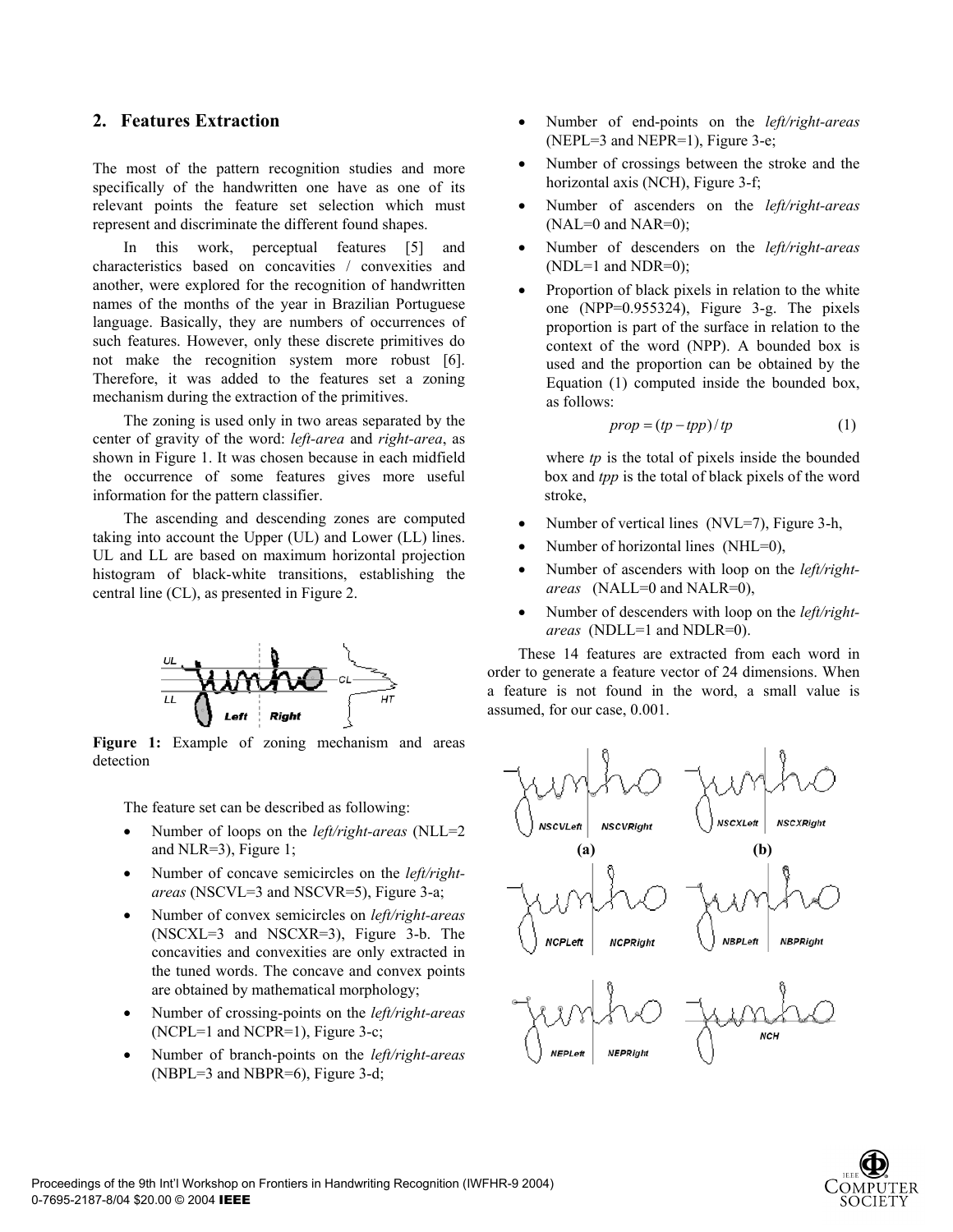

**Figure 3:** Feature extraction: a) concave semicircles, b)convex semicircles, c) crossing-points, d) branchpoints, e)end-points, f) NCH, g)NPP, h)vertical lines

## **3. Conventional Architecture**

The MLP has been used extensively in implementing the *K*-classification module for the word recognition. One of distinct properties of the conventional MLP architecture is that all the *K* classes share one large network [2], as shown in Figure 4. The essential task in designing a character recognition system is to choose a feature type with a good discriminative power and the network should divide the *K* class regions well in the chosen feature space.



**Figure 4:** Conventional architecture where *K* classes are intermingled [2]

However, determining the optimal decision boundaries for the *K*-classification module for word recognition in a high-dimensional feature space is very complex, and can seriously limit the recognition performance of the character recognition system using MLP [2,7]. Particularly, when the training set is not large enough compared with the classifier size (i.e., the number of free parameters in the classifier), a problem occurs in convergence [7].

#### **4. Class-modular MLP**

A single task is decomposed into multiple subtasks and each subtask is allocated to an expert network. In this paper, as well as in [2], in the class-modular classification, the *K*-classification problem is decomposed into *K* 2 classification subproblems, each for one of the *K* classes. A 2-classification subproblem is solved by the 2-classifier specifically designed for the corresponding class. The 2 classifier is only responsible for one specific class and discriminates that class from the other *K-1* classes. In the

class-modular framework, *K* 2-classifiers solve the original *K*-classification problem cooperatively and the class decision module integrates the outputs from the *K* 2 classifiers.

In Figure 5, we can see the MLP architecture for 2 classifier. The modular MLP classifier consists of *K* subnetworks,  $M_i$  for  $0 \le i \le K-1$ , each responsible for one of the *K* classes. The architecture for the entire network constructed by *K* sub-networks is shown in Figure 6.



**Figure 5:** Class-modular architecture: sub-network [2]



Figure 6: Architecture for the class-modular: whole network with M modules [2]

### **5. Experimental Results**

This section describes the database and presents the results obtained with the conventional and class-modular MLP architectures.

### **5.1 Database**

The database used is composed by names of the months of the year and was collected by UFPB (Federal University of Campina Grande-Paraíba-Brazil), for more details see [1]. In total there are 6000 word images, with 500 of each class. All the images are already preprocessed, i.e., the baseline skew and slant were corrected, reducing the writing variability (different writing styles and particular writing characteristics). For the experiments, the database was randomly divided in three data sets: Training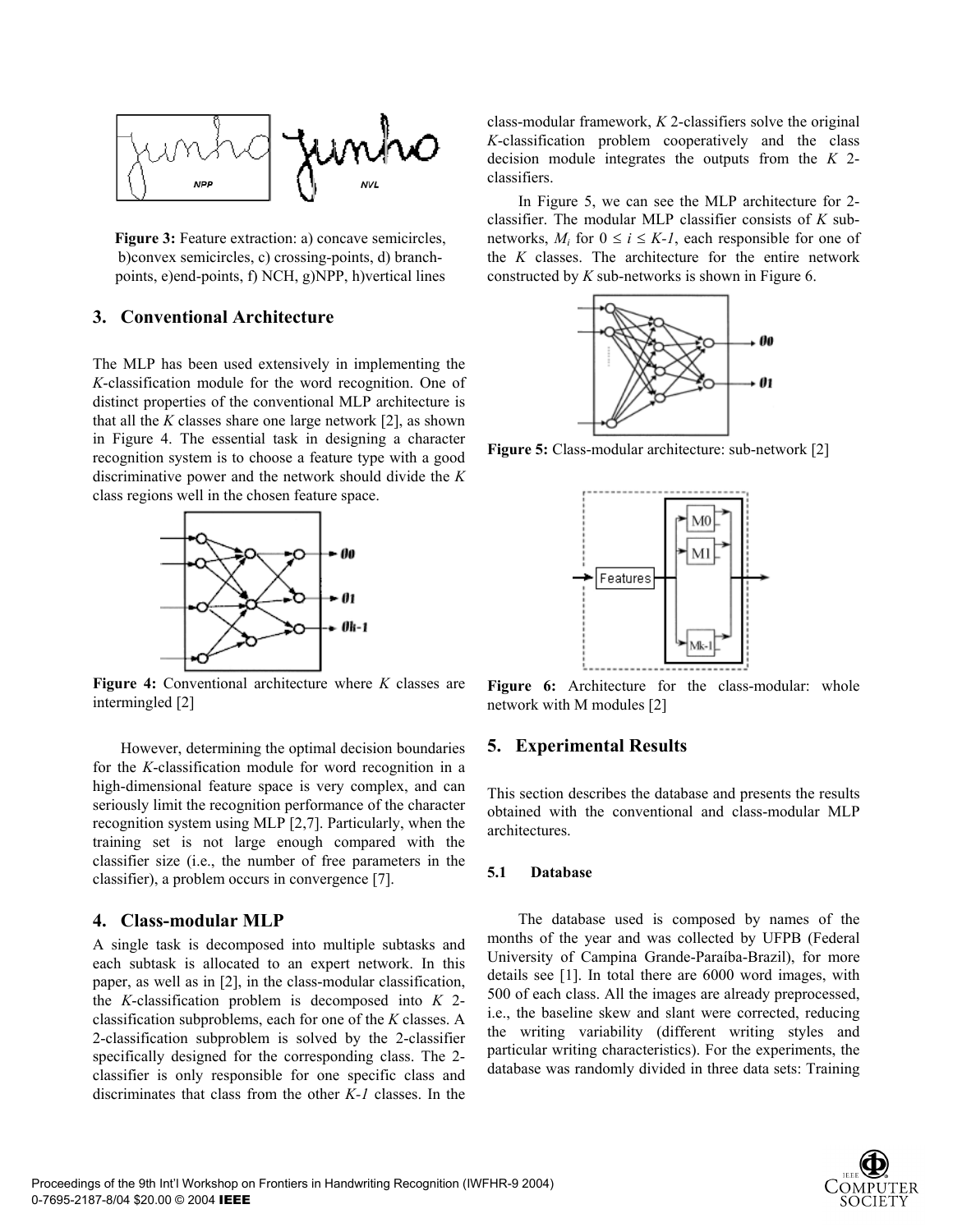set (60%), Validation set (20%) and Test set (20%). Figure 7 shows sample images from the database.

AGOSTO Fevereiro Jameiro desembro ABRIL<br>MARCO Novembro Margo Jameiro<br>MARCO Novembro Margo Jusho<br>Justo Montmons Cultures Setendro<br>fevereiro Dombro Cultures Setendro<br>desembro fulho Setendro Janeiro<br>Montmons maio Justo

**Figure 7:** Sample images from the database

#### **5.2 Conventional Architecture Results**

Conventional MLP is composed by 24 nodes in the input layer, 45 nodes in the hidden layer and an output layer with 12 nodes. Validation sets were employed in order to avoid over-training. The stop criterion is the increase of the error read in the validation set.

All the classes are trained together. The class that presents the maximum output value is the class considered as recognized. The recognition rate obtained for the conventional architecture is 77,08%. The confusion matrix for the test set is shown in Table 1.

#### **5.3 Class-modular MLP Results**

In class-modular MLP, each of *K* 2-classifier is trained independently of the other classes using the training and validation set. The backpropagation algorithm was used in each of 2-classifiers in the same way as in conventional MLP. To train 2-classifier for each word class  $(n = 12)$ , we re-organize the samples in the original training and validation set into *n*-two groups, *Z0* and *Z1* such that *Z0* has the samples from current class and *Z1* all the other ones, taking account the *a priori* probability for each class.

To recognize the input word patterns, the class decision module takes only the values of  $O_0$  and uses the simple winner-take-all scheme to determine the final class. A conventional network sees each of the training instances once per epoch. However, in the case of modular network, each subnetwork sees each training instance once per epoch, so the whole network sees each sample *K* times per

epoch [2]. The recognition rate obtained for the classmodular architecture was 81,75%. The confusion matrix for this experiment is presented in Table 2.

**Table 1:** Confusion Matrix for conventional architecture

| Month | J                | F              | М                | A                | M                | J                | J                | А                | S                | O              | N                | D                |
|-------|------------------|----------------|------------------|------------------|------------------|------------------|------------------|------------------|------------------|----------------|------------------|------------------|
| Jan   | 77               | 5              | 4                | $\theta$         | 1                | 1                | 1                | $\overline{2}$   | 1                | $\overline{2}$ | 5                | 1                |
| Fev   | 6                | 87             | $\boldsymbol{0}$ | $\mathbf{0}$     | $\boldsymbol{0}$ | $\boldsymbol{0}$ | $\boldsymbol{0}$ | 0                | 2                | 4              | $\boldsymbol{0}$ | 1                |
| Mar   | 5                | 1              | 74               | 2                | 12               | 2                | $\overline{c}$   | 1                | $\boldsymbol{0}$ | 1              | $\boldsymbol{0}$ | 0                |
| Abr   | $\boldsymbol{0}$ | 1              | 5                | 84               | 4                | 3                | $\overline{2}$   | 1                | $\boldsymbol{0}$ | $\theta$       | $\boldsymbol{0}$ | 0                |
| Mai   | 1                | 2              | 9                | 5                | 77               | $\boldsymbol{0}$ | $\overline{2}$   | 1                | 1                | $\overline{2}$ | 1                | 0                |
| Jun   | $\overline{2}$   | $\overline{2}$ | 1                | $\theta$         | 4                | 77               | 10               | $\mathbf{0}$     | 1                | 3              | $\boldsymbol{0}$ | 0                |
| Jul   | 1                | 1              | $\overline{2}$   | 3                | $\overline{4}$   | 10               | 73               | 3                | $\theta$         | 3              | $\mathbf{0}$     | $\theta$         |
| Ago   | 6                | 2              | 5                | $\overline{4}$   | $\mathbf{0}$     | 1                | $\overline{c}$   | 73               | $\boldsymbol{0}$ | $\mathbf{0}$   | $\overline{2}$   | 5                |
| Set   | $\overline{c}$   | 8              | $\mathbf{0}$     | $\mathbf{1}$     | $\overline{0}$   | 1                | $\mathbf{0}$     | $\mathbf{0}$     | 71               | 7              | 6                | 4                |
| Out   | 3                | 3              | 3                | $\boldsymbol{0}$ | 0                | 2                | 1                | $\boldsymbol{0}$ | 9                | 76             | 3                | $\boldsymbol{0}$ |
| Nov   | 0                | 2              | 6                | $\boldsymbol{0}$ | $\boldsymbol{0}$ | 1                | 0                | $\boldsymbol{0}$ | 3                | 1              | 82               | 5                |
| Dez   | 4                | 6              | 0                | 0                | 1                | 1                | 1                | $\overline{c}$   | 4                | 1              | 6                | 74               |

**Table 2:** Confusion Matrix for class-modular architecture

| Month | J  | F              | М                | A                | M                | J              | J              | A                | S                | O                | N                | D              |
|-------|----|----------------|------------------|------------------|------------------|----------------|----------------|------------------|------------------|------------------|------------------|----------------|
| Jan   | 83 | 8              | $\overline{2}$   | $\overline{0}$   | $\mathbf{0}$     | $\overline{2}$ | $\theta$       | $\theta$         | $\overline{0}$   | $\overline{2}$   | 1                | $\overline{2}$ |
| Fev   | 5  | 83             | 1                | 1                | 1                | $\mathbf{0}$   | $\mathbf{0}$   | 1                | 3                | 1                | $\overline{2}$   | $\overline{2}$ |
| Mar   | 3  | 3              | 75               | 5                | 10               | $\mathbf{0}$   | $\mathbf{0}$   | $\theta$         | $\mathbf{0}$     | 2                | 2                | $\Omega$       |
| Abr   | 1  | 1              | $\mathbf{1}$     | 93               | 2                | $\overline{0}$ | $\overline{2}$ | $\mathbf{0}$     | $\overline{0}$   | $\overline{0}$   | $\boldsymbol{0}$ | $\theta$       |
| Mai   | 1  | $\overline{0}$ | 10               | 5                | 80               | 2              | 1              | $\mathbf{0}$     | $\boldsymbol{0}$ | $\boldsymbol{0}$ | 1                | $\theta$       |
| Jun   | 1  | 3              | $\boldsymbol{0}$ | $\overline{0}$   | 5                | 84             | 4              | $\mathbf{0}$     | 1                | $\overline{2}$   | $\boldsymbol{0}$ | $\theta$       |
| Jul   | 1  | $\mathbf{0}$   | $\boldsymbol{0}$ | 6                | 4                | 9              | 76             | $\boldsymbol{0}$ | $\mathbf{0}$     | 3                | 1                | $\theta$       |
| Ago   | 2  | 4              | $\overline{2}$   | 3                | $\boldsymbol{0}$ | 3              | $\mathbf{0}$   | 78               | $\mathbf{0}$     | 3                | 3                | 2              |
| Set   | 1  | 10             | $\overline{0}$   | $\boldsymbol{0}$ | $\overline{0}$   | $\overline{0}$ | $\mathbf{0}$   | $\mathbf{0}$     | 73               | 6                | 8                | 2              |
| Out   | 4  | 4              | $\overline{2}$   | $\mathbf{0}$     | $\theta$         | $\mathbf{0}$   | $\mathbf{0}$   | $\theta$         | 4                | 85               | 1                | $\Omega$       |
| Nov   | 3  | $\overline{2}$ | $\overline{0}$   | $\overline{0}$   | $\theta$         | $\overline{0}$ | $\mathbf{0}$   | $\mathbf{0}$     | 4                | 1                | 89               | 1              |
| Dez   | 3  | 5              | $\boldsymbol{0}$ | $\mathbf{0}$     | $\overline{0}$   | 2              | 1              | 1                | $\overline{0}$   | $\overline{0}$   | 6                | 82             |

#### **5. 4 Discussions**

Table 3 summarizes the result obtained in this work and in some other studies [1]. Observe that ANNs in general obtained best results than HMM (Hidden Markov Models), when a similar feature set is applied. The Conventional network obtained better recognition rate than Directional Features (DF)/ANN. The class-modular network obtained recognition rate similar to the use of the Perceptual Features (PF)/ANN. More than that, each module could yet be optimized, aiming to better rates. Two concluding remarks can be made based on experimental results, as following:

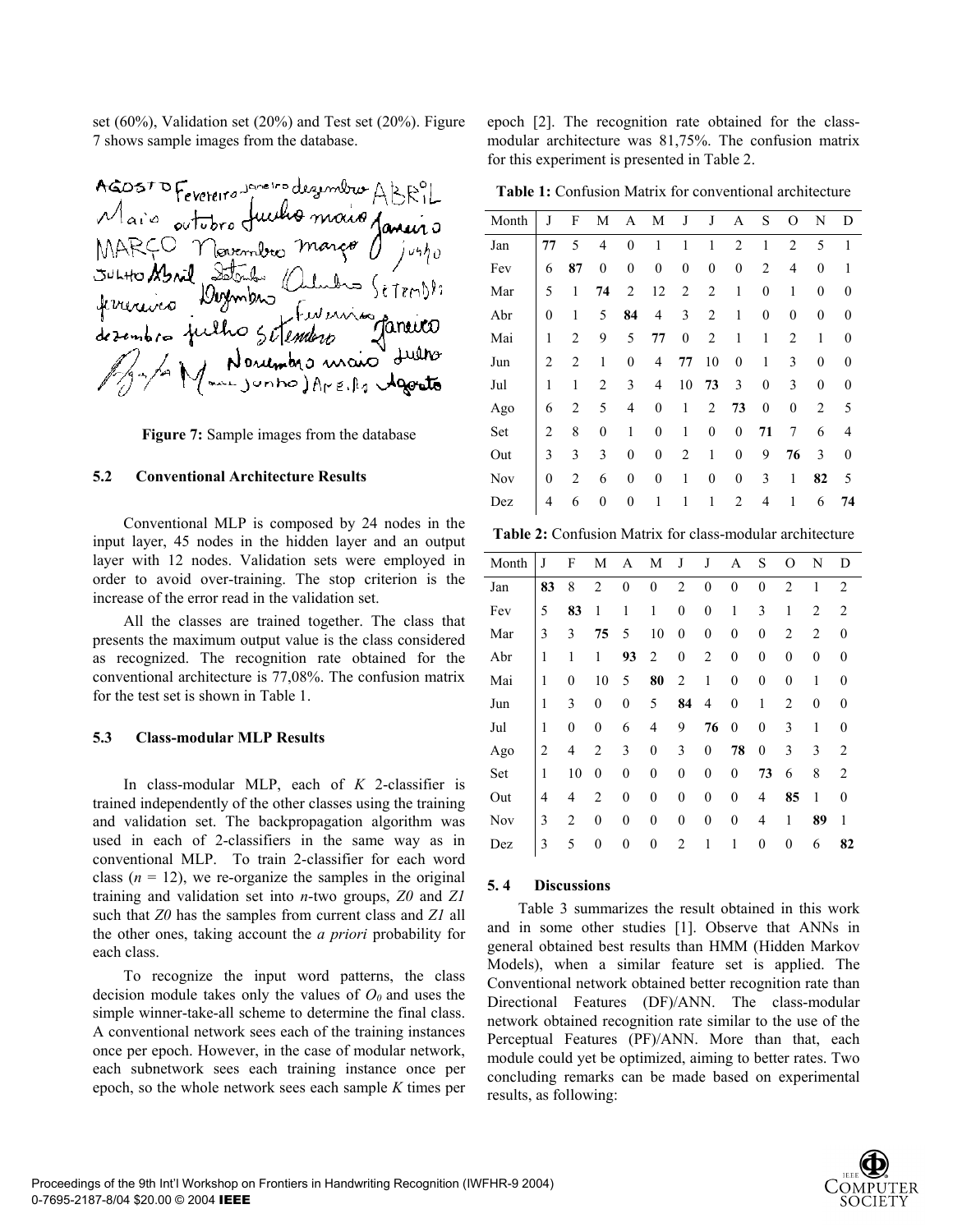- The class-modular network was superior in terms of the convergence over conventional network (according to the monitoring of the MSE – mean square error); and
- The class-modular network was also superior in terms of recognition capability regarding the conventional network.

| Set                       | Recognition |
|---------------------------|-------------|
| <b>HMM</b> [1]            | 75.90 %     |
| Conventional Architecture | 77.08 %     |
| Class-modular MLP         | 81.75%      |

**Table 3:** Comparison of word recognition results

### **6. Rejection Mechanism**

An N-class classifier is aimed at subdividing the feature space into *N* decision regions  $D_i$ ,  $i=0, \ldots, N-1$ , such that the patterns of class  $w_i$  belong to region  $D_i$ . According to statistical pattern recognition theory, such decision regions are defined so as to maximize the probability of correct recognition, commonly referred to as classifier accuracy:

$$
Accuracy = P(correct) = \sum_{i=0}^{N-1} \int_{D_i} p(x \mid w_i) P(w_i) dx \quad (1)
$$

Consequently, to minimize classifier error probability:

$$
P(error) = \sum_{i=0}^{N-1} \int_{D_i} \sum_{\substack{j \neq i \\ j=0}}^{N-1} p(x \mid w_j) P(w_i) dx
$$
 (2)

To this end, the so-called Bayes decision rule assigns each pattern *x* to the class for which the *a posteriori* probability  $P(w_i|x)$  is at its maximum. An error probability lower than that provided by the above Bayes rule can be obtained using the so-called "reject" option [4]. Namely, the patterns that are the most likely to be misclassified are rejected (i.e. they are not classified). Therefore, a trade-off between error and reject is mandatory. The formulation of the best error-reject trade-off and the related optimal reject rule was given by Chow [3]. A careful analysis of Chow's work allows us to point out that his reject rule provides the optimal error-reject trade-off only if the *a posteriori* probabilities are known exactly. Therefore, in Fumera et al [4], the authors suggest the use of multiple reject thresholds to obtain the optimal decision and reject regions, even if the *a posteriori* probabilities are affected by errors. It is easy to see that such thresholds applied to the estimated probabilities make it possible to obtain both the optimal decision regions and the rejection region. This experiment therefore suggests that the use of N classrelated reject thresholds (CRTs) can provide a better errorreject trade-off than Chow's rule [4], and also in classmodular architecture. In particular, under the assumption that the *a posteriori* probabilities are affected by significant errors, the authors have proved in [4] that, for any reject rate R, such values of the CRTs  $T_0$ , ...,  $T_{N-1}$  exist such that the accuracy of the corresponding classifier  $A(T_0, ..., T_{N-1})$ is equal to or higher than the accuracy  $A(T)$  provided by Chow's rule, see (Equation 7):

 $\forall R \exists T_0, T_1,...,T_{N-1}$ :  $A(T_0, T_1,..., T_{N-1}) \ge A(T)$  (3)

The authors therefore proposed in [4] the following reject rule, named the CRT rule, for a classification task with *N* data classes which are characterized by estimated a posteriori probabilities  $\hat{P}(w_i | x), i = 0,...,N-1$ . A pattern *x* is rejected if:

$$
\max_{k=0,\dots,N-1} \hat{P}(w_k \mid x) = \hat{P}(w_i \mid x) < T_i \tag{4}
$$

While it is accepted and assigned to class  $w_i$  if:

$$
\max_{k=0,\dots,N-1} \hat{P}(w_k | x) = \hat{P}(w_i | x) \ge T_i
$$
 (5)

The CRTs take on values in the range [0,1]. It is worth noting that, by analogy with Chow's rule, the values of the CRTs must be estimated according to the classification task at hand in real applications. In our experiments, such as in [4]. Accordingly, the CRT values were estimated by solving the following constrained maximization problem (Equation 6):

$$
\begin{cases}\n\max_{T0,\dots,TN-1} A(T_0,\dots,T_{N-1}) \\
E(T_0,\dots,T_{N-1}) \le E_{MIN}\n\end{cases}
$$
\n(6)

It is worth noting that, according to (Equation (3)), for any given  $E_{MIN}$ , the CRT values obtained as solutions of the above maximization problem provide an accuracy equal to or higher than that in Chow's rule. Therefore, [4] takes on a finite number of values in the range [0, 1] and (Equation (5)) represents a constrained maximization problem the "target" and "constraint" functions of which are discrete valued functions of continuous variables. Our algorithm takes into account that  $E(T_0, ..., T_{N-1})$  is an increasing function of the variables  $T_0, \ldots, T_{N-1}$  (i.e. the number of rejected patterns cannot decrease for increasing CRT values) and also assumes that  $A(T_0, ..., T_{N-1})$  is an increasing function  $T_0$ ,  $T_{N-1}$ . All rejection thresholds used for the experiments on the test set (Table 3) were estimated on the validation set.

We have observed in Tables 4 and 5 that, as well as in [4], all thresholds obtained through CRTs was better than those obtained with the Chow's rule for a conventional architecture MLP. Moreover, we have observed also that a class-modular architecture was superior to a conventional one, with larger recognition rates in smaller rejection rates and in fixed error rates, see Table 5. The explanations for these facts are that, part of this, due to a best mapping